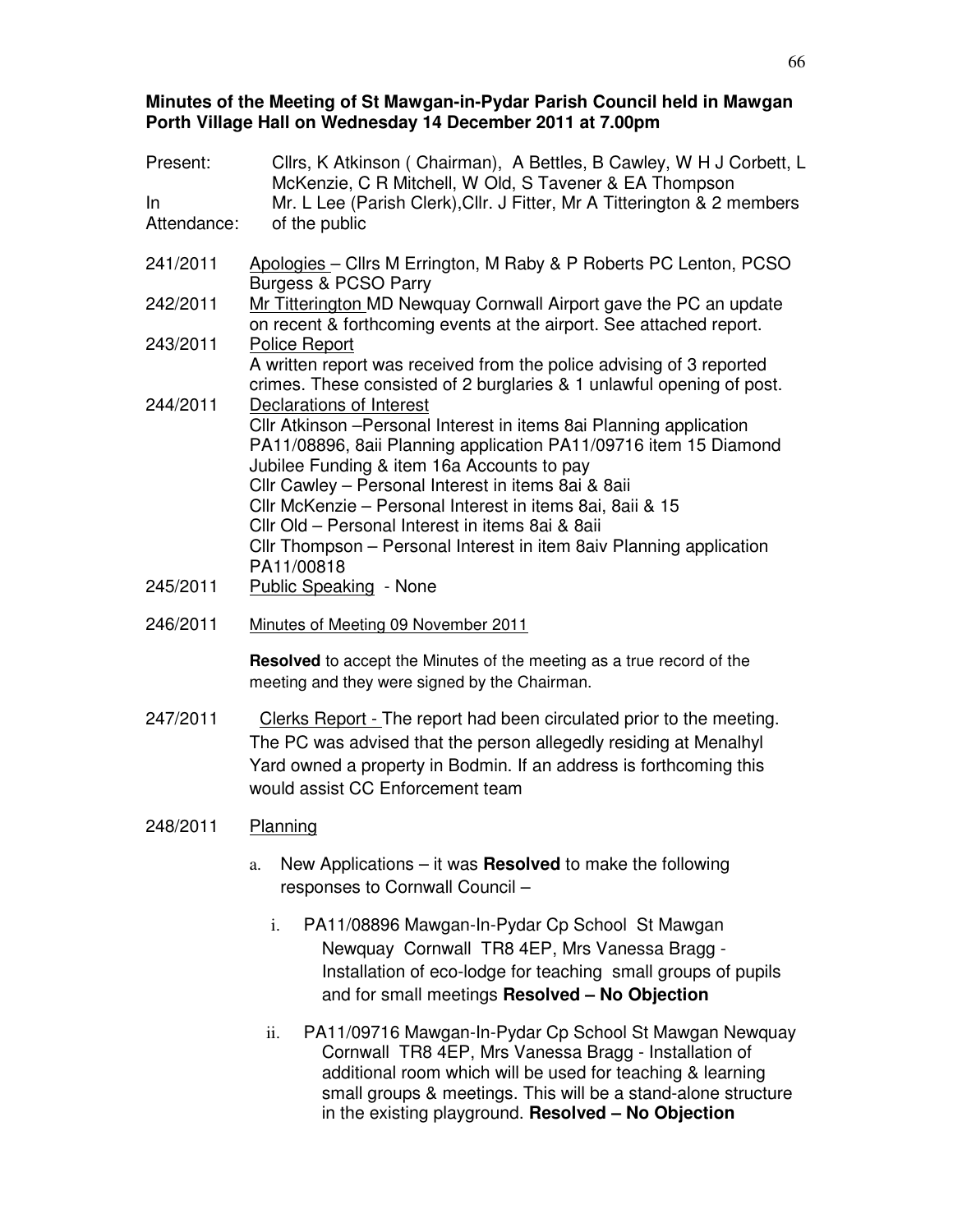- iii. PA11/09836 Newquay Airport New Road Carloggas St Mawgan Newquay Cornwall TR8 4RQ EIA screening opinion request for a business park - No response required
- **iv.** PA11 /09686 Dalswinton Country House Hotel St Mawgan Newquay – Proposed Lodge (serviced Guest Accommodation) to be used in association with hotel **Resolved – No Objection**
- b. Advices and decisions from Cornwall Council
	- i. PA11/08434 Horizon Cottage, Trenance, Newquay, Mr J **Strachan** 
		- Balcony to rear of cottage. **Conditional Planning Permission Approved**
- ii. PA11/08516 Merlin Farm, Mawgan Porth, Mr D Wheeler Installation of elevated solar PV arrays, electrical kiosk, fence & buried cable. **Conditional Planning Permission Approved**
- iii. PA11/07639 Old Post Office St Mawgan Newquay Cornwall TR8 4EW Mr & Mrs Crabtree - Addition of new window to West elevation. **Conditional Planning Permission Approved**
- iv. PA11/00818 Loweneth Trevenna Cross St Mawgan**,** Mr R and Mrs M Oliver **-** Replacement of existing single garage with new double garage with accommodation over within roof space. **Application Withdrawn**
- v. PA11/07482 Whitewater Farm St Columb Cornwall TR9 6DR Mr Christopher Pearse - Application for Outline Planning Permission for a new agricultural dwelling. **Application Withdrawn**
- vi. PA11/08413 Seavista, Mawgan Porth, Newquay, Mr & Mrs Page Replacement of roof providing owner's accommodation including general improvements. **Conditional Planning Permission Approved**
- vii. PA11/06128 To replace extant planning permission C2/08/01133 for the erection of a dwelling. Mrs J Penny, Ocean Green, Tredragon Road, Mawgan Porth. **Conditional Planning Permission Approved**
- viii. PA11/08598 Lanherne Barton St Mawgan Newquay Cornwall TR8 4ER, Mr Reginald Hawkey Removal of one Ash Tree and one Sycamore Tree. **Decided not to make a TPO**
- ix. PA11/08566 Higher Lanvean Farm, St Mawgan, Newquay, Mr D Barker –Installation of 30 solar photovoltaic panels on an existing shed roof. **Conditional Planning Permission Approved**
	- c. Enforcement Issues Cllr Corbett advised that the caravans at Trevarrian Holiday Park had been removed. No action therefore necessary
- d. S106 Outstanding Monies
	- i. Moonrakers & White Lodge A response from Environment Manager CC had been received, further news is awaited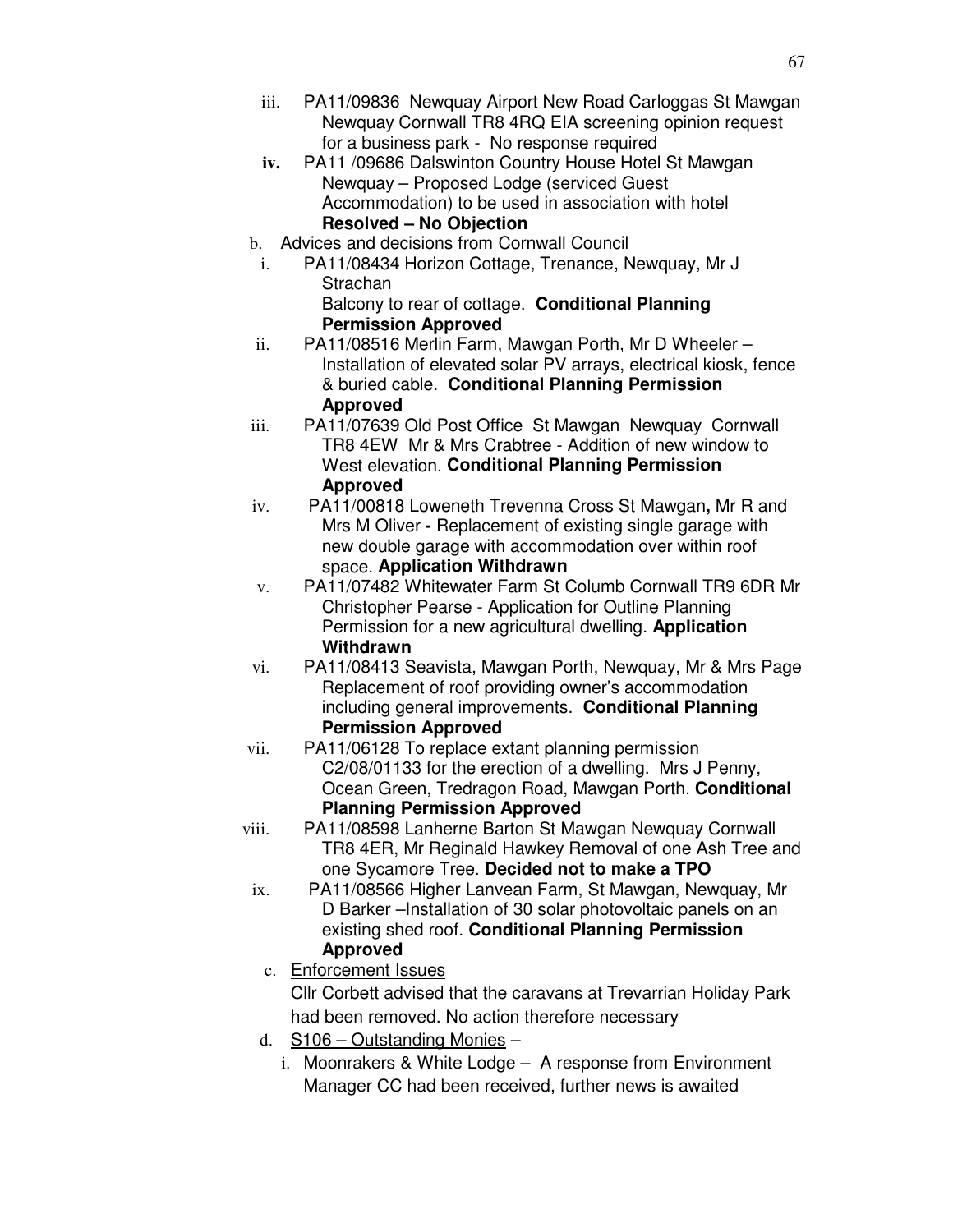- ii. Denzell Downs Wind Farm Cllr Fitter was asked to request the Planning Officer provide the PC with a draft S106 agreement before it is finalised. Cllr Fitter confirmed St Mawgan would be treated separately from the other parties to the agreement
- 249/2011 The Newquay & St Columb Community Network Forum

Agenda for meeting on 06 December had been circulated – No councillors attended

250/2011 Public Convenience Review

CC have confirmed that no public toilet funding will be withdrawn without further consultation with Town & Parish Councils & the Community Networks

## 251/2011 Amenity Area Working Group

- a. Working Group Report None received
- b. New shed for mower storage at Burial Ground The Clerk will ask Mrs Young-Jamieson if the Carnanton Estate has any garages available that could be used to store the mower. The Falcon Inn may also have a vacant garage. The cost of using the mower on the road would be approximately £200 p.a. The Clerk will ask Tim Michell if the mower could be carried on his trailer rather than used on the road.
- c. Leaning Headstone B117 K B Dennis The Clerk will write to Mrs Dennis advising that as owner of the plot, she is responsible for maintenance of the Headstone. She may wish to take this up with the Stone Mason who erected the Headstone.
- d. Symbol on Headstone AM Chadwick B111

The PC considered photograph of the 'Iron' symbol on this headstone. The PC's view was that the symbol was not in keeping with the nature of the burial ground. The symbol was not mentioned when the Stone Mason sought approval for the inscription on the Headstone & if it had been, it would have been refused. The Clerk will write to the plot owner & also the Stone Mason to request the removal of the symbol.

- e. Request for additional inscription MC Searle **Resolved** to approve the inscription.
- f. The burial of the Late Kevin Joseph Grinnell took place on Friday 09 December 2011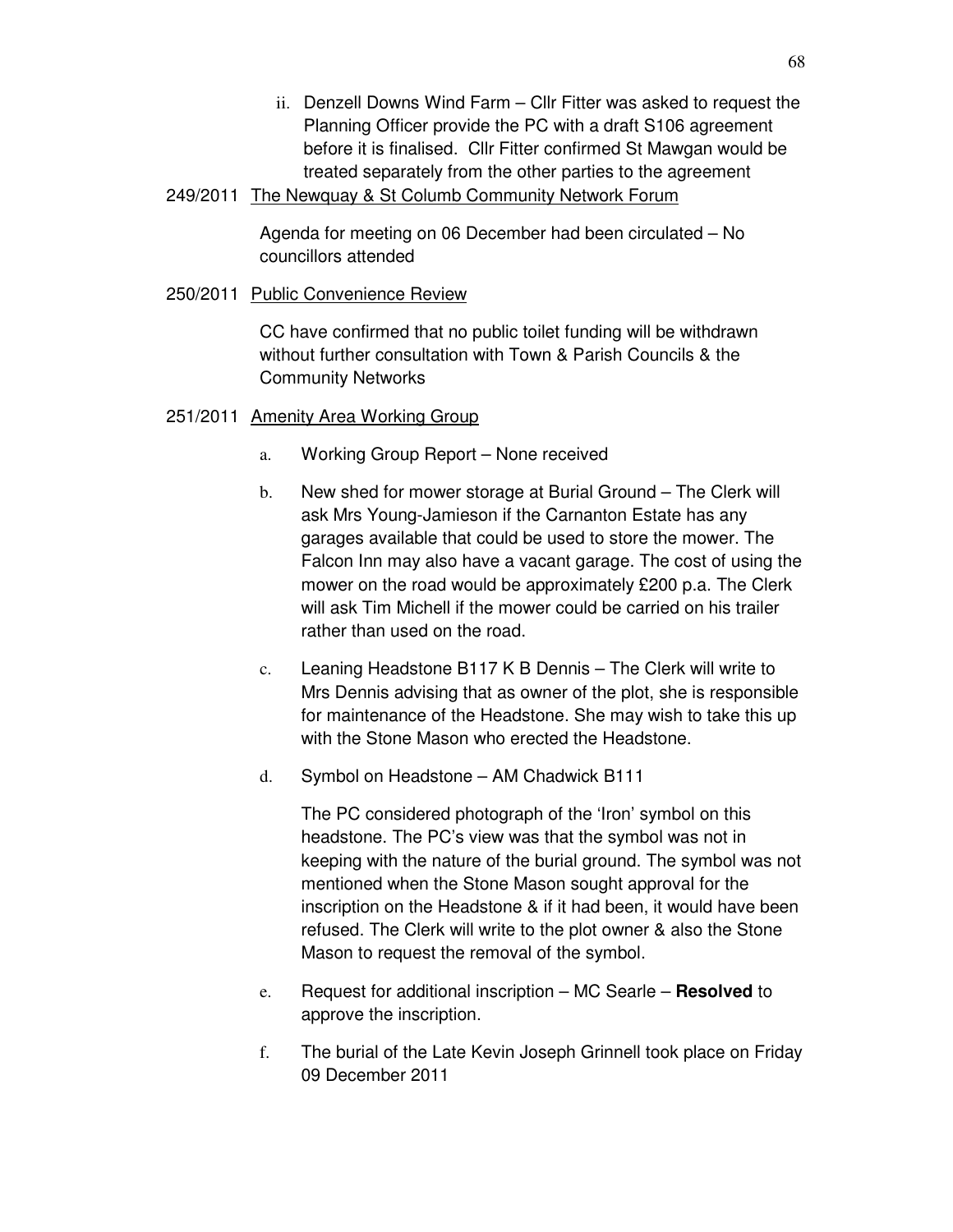- g. Repairs to Roundabout Quote from Taylor Made Deferred to January meeting. Cllr Old will chase Taylor Made to remove the roundabout pending the repair being completed
- h.  $-$  The tree warden will investigate the overhanging trees at Dalswinton Road (not Tolcarne Road as appeared on the agenda) & report back to the January meeting
- i. Overhanging tree limbs at playing field. The Clerk will contact Mrs Young-Jamieson to ask if she is happy for Tim Michell to cut back the overhanging limbs before they become too large

#### 252/2011 Beach & Environment Working Group

a. Working Group Report – None received

## 253/2011 Transport & Rights of Way Working Group

- a. Working Group Report None received
- b. Bus Route 556 discontinuation Usage figures had been received from the bus company, but the Clerk has requested more detail. It was also suggested that if the bus service was to continue it may be advisable to revert to the old route passed Bedruthan Hotel. Defer to January meeting.
- c. Beach exit opposite Valley Road –**Standing Orders were suspended** to allow Cllr Fitter to talk on this subject. It was suggested that this entrance to the beach be closed, but this is not possible as the entrance is an established right of way. **Resolved** to request Cllr Fitter to use part of his budget to extend the footpath towards the bus shelter & add railings to stop pedestrians crossing the road at inappropriate place where they cannot be seen easily by traffic.

Cllr Fitter also advised that he had spoken to the Playgroup about the possibility of putting in a pavement outside the Community Hall in St Mawgan, however this was not wanted by them, as it would reduce the parking availability. The PC will discuss this at the January Meeting.

Cllr Fitter also advised that he had budget available to provide red surface colouring on the road at the St Eval junction. This would cost approximately £4,000 for both sides of the road or £2,000 for one side only. The Pc will discuss this at the January meeting.

#### **Standing Orders were resumed.**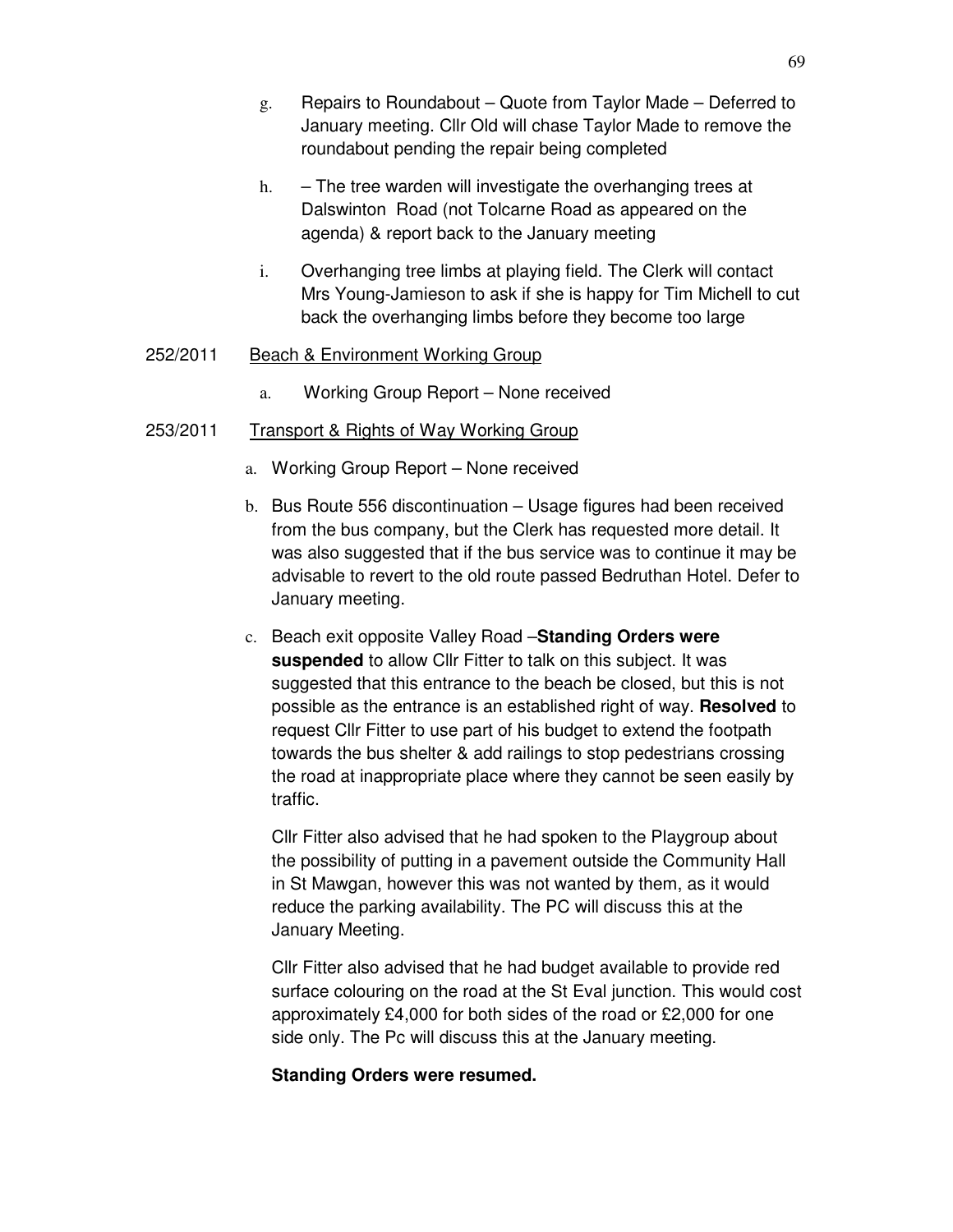|                                                                                                                                                                                                                   |                                                                                                 | d. Drain at Watergate Hill – The Clerk will ask CC to look at this &<br>resolve the confusion as it is not blocked but sunk.                                                                                                     |                                          |  |  |
|-------------------------------------------------------------------------------------------------------------------------------------------------------------------------------------------------------------------|-------------------------------------------------------------------------------------------------|----------------------------------------------------------------------------------------------------------------------------------------------------------------------------------------------------------------------------------|------------------------------------------|--|--|
| 254/2011                                                                                                                                                                                                          |                                                                                                 | <u> Other Reports – to receive reports from meetings</u>                                                                                                                                                                         |                                          |  |  |
|                                                                                                                                                                                                                   |                                                                                                 | SITA Cornwall Trust & East Cornwall Local Action Group Event                                                                                                                                                                     |                                          |  |  |
|                                                                                                                                                                                                                   |                                                                                                 | 18th Nov. 2011 Wadebridge - Report circulated                                                                                                                                                                                    |                                          |  |  |
| 255/2011<br>256/2011                                                                                                                                                                                              |                                                                                                 | Diamond Jubilee<br>A budget had been received from the group co-ordinating this event. It<br>was Resolved to set aside the sum of £2000 towards the cost of next<br>year's Diamond Jubilee Celebrations<br><b>Accounts</b>       |                                          |  |  |
|                                                                                                                                                                                                                   | To approve payment of accounts<br>a.                                                            |                                                                                                                                                                                                                                  |                                          |  |  |
|                                                                                                                                                                                                                   |                                                                                                 | It was Resolved to pay the following accounts totalling<br>Maintenance Contract November<br>T Michell<br>L Lee<br>Salary & expenses November<br><b>MPVH</b><br>Hall hire Oct & Dec<br>Parish News<br>Clerk's copy Jan - Dec 2012 | £646.99<br>£600.00<br>£ 40.00<br>£ 17.00 |  |  |
|                                                                                                                                                                                                                   |                                                                                                 | Total                                                                                                                                                                                                                            | £1303.99                                 |  |  |
| 257/2011                                                                                                                                                                                                          |                                                                                                 | <b>Precept-It was RESOLVED to set the precept for 2012/13 at</b><br>£28,000.00                                                                                                                                                   |                                          |  |  |
| a) $CALC - The Week 47& 48 -$<br>c) DEFRA - Bathing Water Quality Results 2011<br>d) CC - Xmas & New Year Waste & Recycling Collections - Posters on<br>main boards<br>e) CC- Link Workshops Liskeard 08 December |                                                                                                 | Correspondence for information - All circulated prior to meeting                                                                                                                                                                 |                                          |  |  |
|                                                                                                                                                                                                                   |                                                                                                 |                                                                                                                                                                                                                                  |                                          |  |  |
|                                                                                                                                                                                                                   |                                                                                                 | b) CRCC- Invite to Cornwall Playing Fields Association AGM 23 Nov 11                                                                                                                                                             |                                          |  |  |
|                                                                                                                                                                                                                   |                                                                                                 |                                                                                                                                                                                                                                  |                                          |  |  |
|                                                                                                                                                                                                                   |                                                                                                 |                                                                                                                                                                                                                                  |                                          |  |  |
|                                                                                                                                                                                                                   |                                                                                                 |                                                                                                                                                                                                                                  |                                          |  |  |
|                                                                                                                                                                                                                   | Rural Service Network - Weekly news digest email 28 Nov 11<br>f)                                |                                                                                                                                                                                                                                  |                                          |  |  |
|                                                                                                                                                                                                                   | g) CC- Temporary Road Closure Long Lane St Mawgan $9^{th} - 13^{th}$ Jan<br>2012 Drainage Works |                                                                                                                                                                                                                                  |                                          |  |  |
|                                                                                                                                                                                                                   |                                                                                                 | h) CC- Temporary Road Closure Lanvean to Trevenna Cross $30th$ Jan –<br>$1st$ Feb 2012 -SWW                                                                                                                                      |                                          |  |  |
|                                                                                                                                                                                                                   | CPRE Cornwall- Newsletter 17 Dec 2011<br>i)                                                     |                                                                                                                                                                                                                                  |                                          |  |  |
|                                                                                                                                                                                                                   | i)                                                                                              | CC – Message from Leader 25 Nov 2011                                                                                                                                                                                             |                                          |  |  |